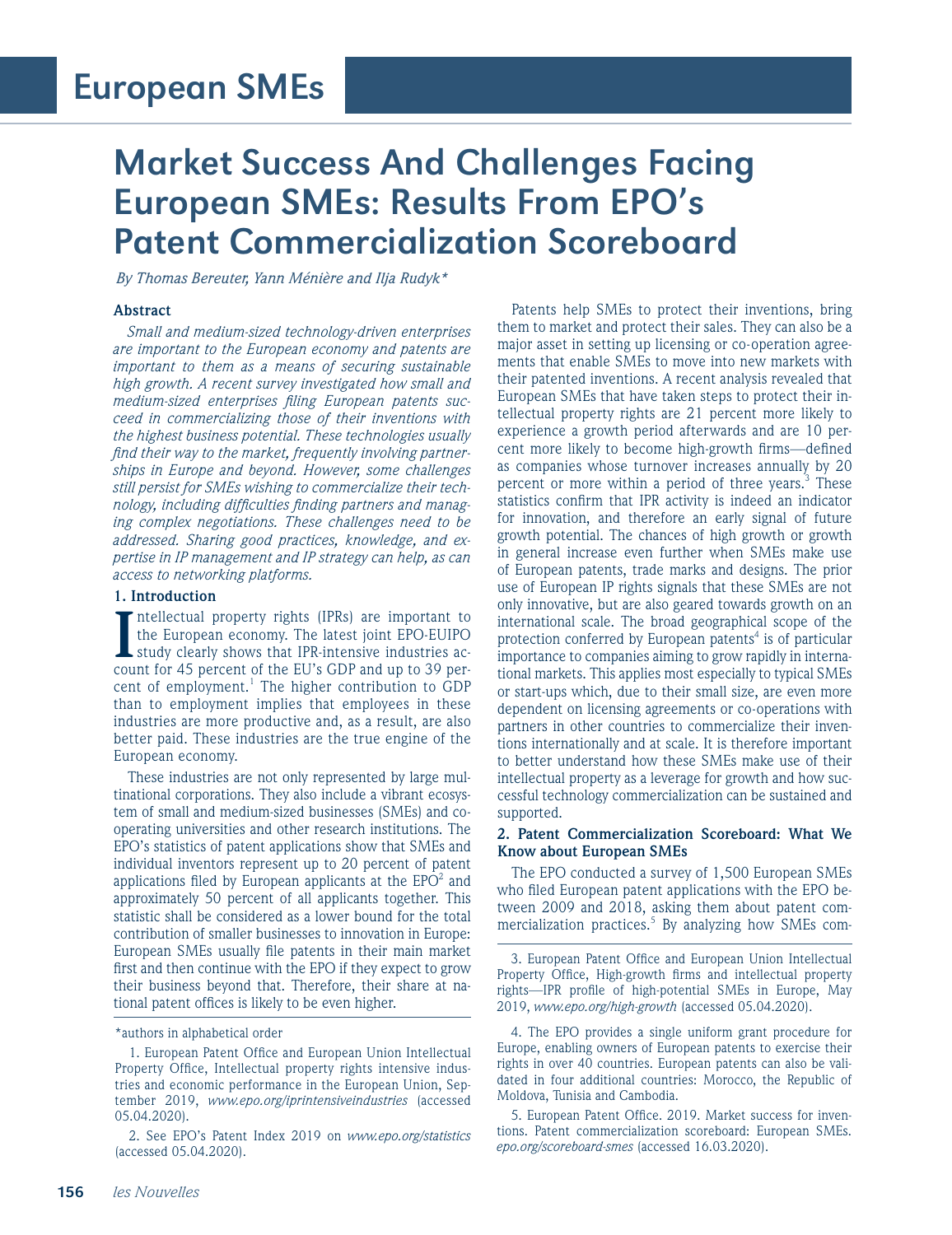mercially exploit their European patents, with a focus on collaborative forms of exploitation like licensing or cooperation, insights can be gained that foster a deeper understanding of how European SMEs can be helped to harness the business potential of their IP rights. This provides policy makers with valuable insights into the challenges they have to deal with.

The key findings of the study are as follows:

### **2.1. Importance of SMEs' Patented Inventions to Their Industries**

A large majority of the SMEs surveyed consider the inventions for which they have filed a European patent application as important compared with other inventions in their industry. Over 80 percent of respondents consider their inventions to be ranked in the top half of all inventions in their industry, and up to 39 percent perceive their inventions as being ranked in the top 10 percent of technical developments in their industry. Only 17 percent perceive their inventions to be ranked in the bottom half of all inventions in their industry. See Figure 1.

### **2.2. Motives for Maintaining a Patent**

"Preventing imitation" was cited by 83 percent of SMEs as an important or highly important motive for maintain-



ing their European patents, followed by "improving the SME's reputation" (69 percent) and "helping to obtain freedom to operate (FTO)" (59 percent).<sup>6</sup>

Roughly half of the SMEs surveyed also rated motives related to the use of patents in technology transactions as important. These motives include "facilitating commer-

cial contracts" (53 percent) and "licensing" (46 percent). "Using European patent applications to secure financing" is regarded by more than one-third (35 percent) of SMEs as an important or highly important motive for maintaining their patent. See Figure 2.

#### **2.3. Use of Trade Marks, Design Rights or Additional Patents in Relation to the Invention**

When asked to identify complementary IP rights that are also relevant for the commercial exploitation of their patented inventions, 48 percent of SMEs stated that they were using or planning to use additional patents. A similarly high percentage (45 percent) of SMEs use trade

■ Thomas Bereuter, Innovation Support Programme Area Manager, European Patent Academy, European Patent Office, Munich, Germany E-mail: tbereuter@epo.org

■ Yann Ménière, Chief economist, European Patent Office Munich, Germany E-mail: ymeniere@epo.org

■ Ilja Rudyk, Senior economist, European Patent Office Munich, Germany E-mail: irudyk@epo.org

marks as part of their IP strategy, whereas design rights

6. Freedom-to-operate (FTO) analyses are usually conducted during R&D projects or the latest in preparation for commercialization activities. They allow a company to determine whether an invention, technology or product can be offered without running the risk of infringing someone else's patent rights.

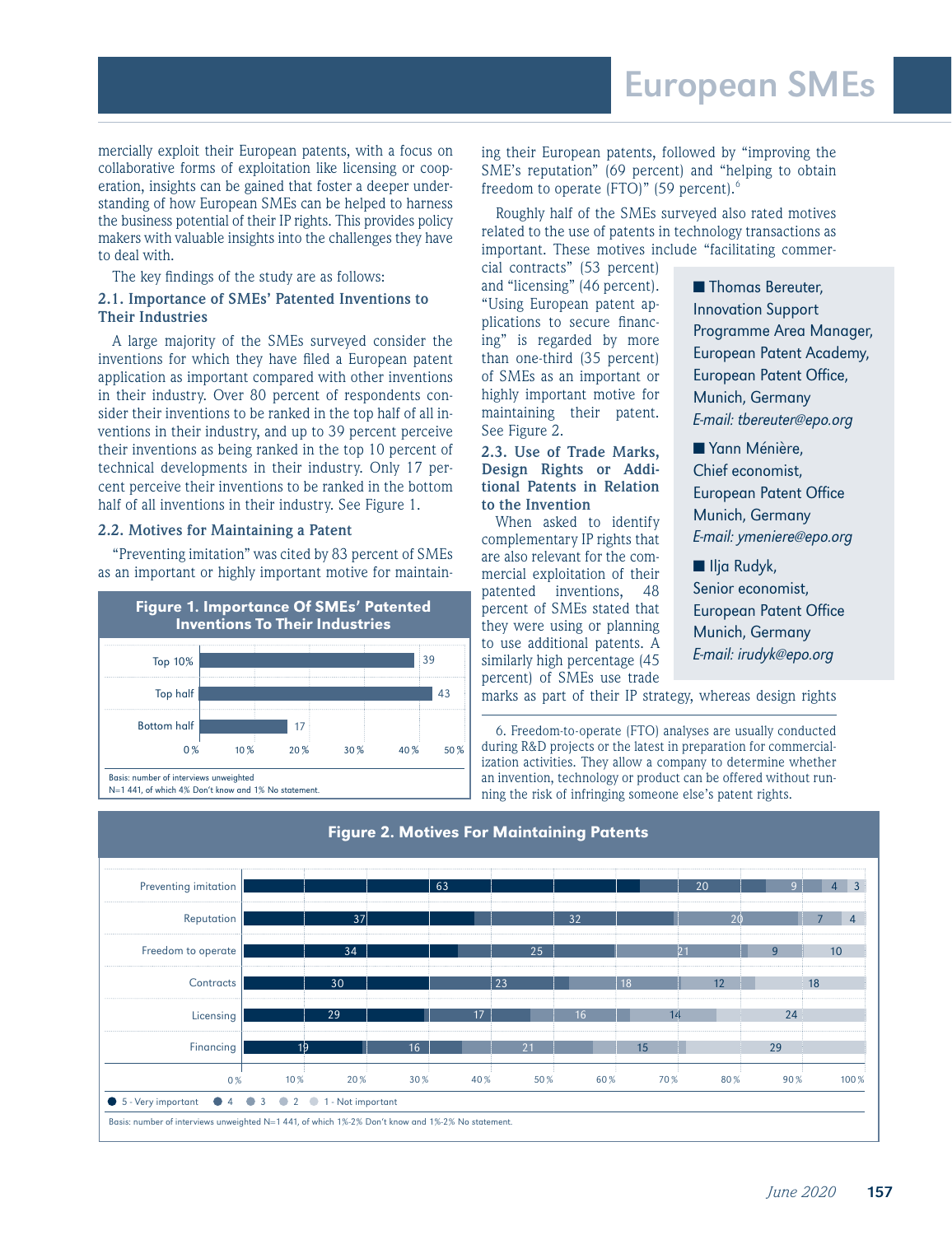Other patents Trade marks Design rights  $0\%$   $10\%$   $20\%$   $30\%$   $40\%$   $50\%$   $50\%$ Basis: number of interviews unweighted N=1 440, of which 3%-4% Don't know and 2% No statement. 48 45 27 Figure 3. Use Of Trade Marks, Design Rights Or Additional Patents In Relation To The Invention

are used to a lesser extent (27 percent). See Figure 3.

# **2.4. Commercial Exploitation**

Roughly two-thirds (67 percent) of the inventions for which SMEs file a patent application with the EPO are exploited for commercial purposes.<sup>7</sup> Analyzed in more detail, 34 percent are exploited exclusively by the SME, whereas 33 percent of these inventions are commercialized in collaboration with external partners via technology transfer or cooperation agreements. In other words, half of all patented inventions that reach the market are exploited via a partnership. See Figure 4.

### **2.5. Motives for Not Exploiting Inventions**

Some patented inventions are not commercially exploited. According to the SMEs surveyed, this is mainly because these inventions are either still at the development stage (67 percent), or potential commercial opportunities are still being explored (64 percent). Other reasons given include a lack of resources (32 percent) or



estimate based on the number of granted and pending patent applications at the time of the survey. Some patent applications were still being examined and can be expected to result in commercialization of the product once the examiners have communicated which claims have the potential to be granted.

skills and contacts (19 percent) to pursue further development and commercialization. Insufficient commercial potential (14 percent of unexploited inventions to date), a lack of IP protection (8 percent) and insufficient freedom to operate (5 percent) were cited less frequently. See Figure 5, p. 159.

# **2.6. Forms of Collaborative Exploitation**

Licensing is the most frequent (62 percent) form of collaborative exploitation used by SMEs. Almost half of joint commercialization cases also involve a broader form of co-operation. Nearly one-third of the surveyed SMEs involved in collaborative exploitation create spinoffs based on their patented inventions, while over 21 percent co-operate via cross-licensing.<sup>8</sup> See Figure 6, p. 159.

#### **2.7. Motives for Collaborative Exploitation**

Jointly exploiting patented inventions with external partners enables SMEs to leverage their partners' resources and accelerate IP commercialization. SMEs that are involved in partnerships identify "increasing revenue" (85 percent) and "market access" (73 percent) as the main motives for collaborative exploitation. Over half (56 percent) of them also cite "joint innovation" as a motive, followed by "outsourcing manufacturing" (42 percent) and "settling infringements" (32 percent). See Figure 7, p. 159.

#### **2.8. Potential for Collaborative Exploitation**

Over one-third of SMEs (39 percent) that filed European patent applications said that they had plans for future collaborative exploitation. The vast majority (80 percent) of these planned ventures concern inventions that have not yet been exploited with external partners. The remaining share consists of patented inventions that are already being jointly exploited but may potentially lead to further partnerships. These statistics show that SMEs perceive collaborative exploitation as a relevant mode of commercialization for up to two-thirds of the inventions 7. The commercialization rate of 67 percent is a conservative

<sup>8.</sup> Cross-licensing is often regarded as a means to secure freedom to operate, but can also be the basis of forward-looking alliances that encourage knowledge flow and spur post-licensing innovations.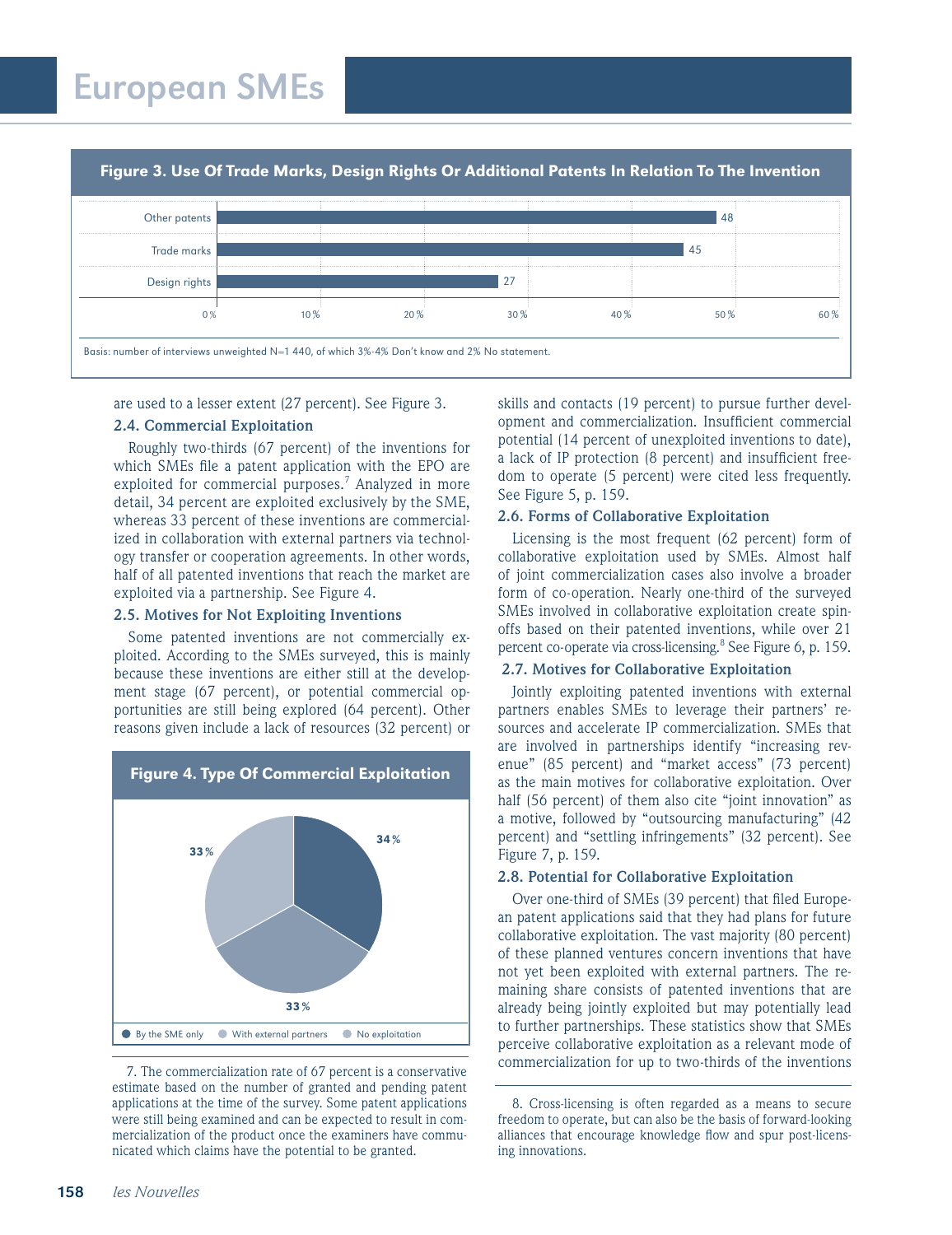

# Figure 6. Forms Of Collaborative Exploitation



Basis: number of interviews unweighted N=356. Note: Respondents were allowed to provide multiple answers.

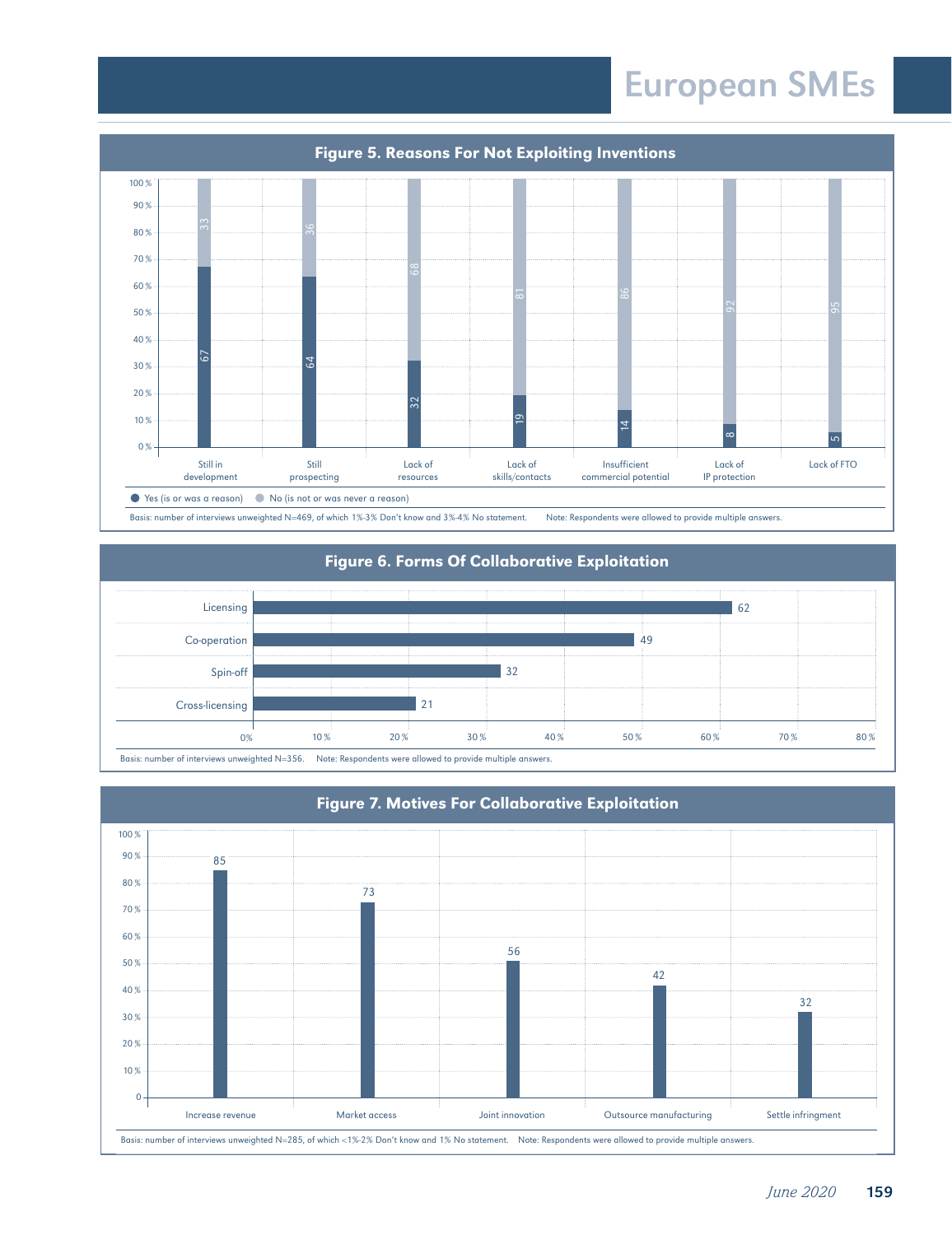

for which they have filed a European patent application. See Figure 8, p. 160.

#### **2.9. Business Profile of Partners**

SMEs seeking to exploit patented inventions most frequently partner up with existing clients (59 percent) or existing suppliers (26 percent). Around one-fifth (19 percent) of these inventions are also jointly exploited with a university or other publicly funded research organization. Partnerships with competitors are less frequent (15 percent), but are often cited by SMEs (22 percent) as potential options. See Figures 9 and 10, pages 160 and 161.

#### **2.10. Geographical Location of Partners**

European SMEs most frequently engage in collaborative IP exploitation with partners located in other European countries (56 percent) or in their own country (53 percent). SMEs commercializing inventions outside of Europe tend to choose partners located in North America (26 percent) or Asia (21 percent). But in general they prefer to choose partners located in another EU member state (68 percent of the surveyed SMEs). See Figures 11 and 12, p. 161.

# **2.11. Challenges in Collaborative Exploitation**

European SMEs involved in collaborative exploitation see identifying the right partners or the cost and complexity of negotiations as the biggest challenge. Approximately one-quarter of respondents cited reasons such as the poor availability of competent advice, the need to disclose critical information and the accompanying risk of creating a competitor as the most important challenges. Unsatisfactory IP protection and the lack of interest from potential partners were cited as major stumbling blocks by just 13 percent of companies wishing to exploit their patents via collaboration. See Figure 13, p. 162.

# **2.12. Channels Used to Find Partners**

Analysis of the channels used by SMEs to find partners confirms that identifying the right contacts for setting up collaborations across Europe is a very difficult challenge. Up to 60 percent of partnerships involving SME patents or patent applications are actually initiated by their partners. SMEs' own efforts to find partners are mainly based on direct contacts and they seldom use available intermediary channels. SMEs cite personal contacts (77 percent) and business partners (67 percent) as by far the most important channels for collaborative exploitation, along with trade fairs or conferences (49 percent). They use brokers (17 percent), patent attorneys (20 percent), internet platforms (16 percent) and patent information tools (14 percent) far less frequently. See Figure 14, p. 162.

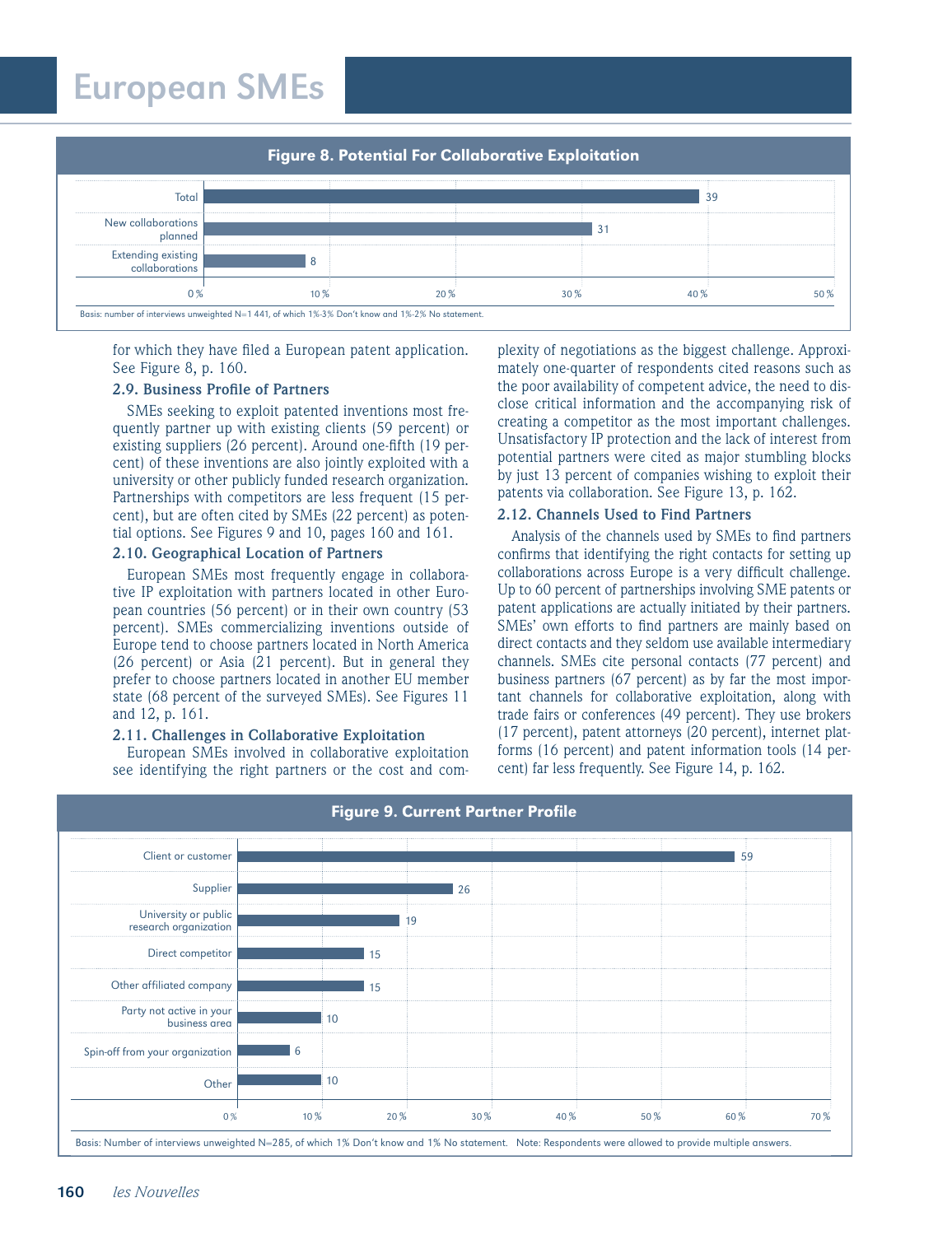

Basis: number of interviews unweighted N=453, of which 2% Don't know and 5% No statement. Note: Respondents were allowed to provide multiple answers.

### Figure 11. Location Of Current Partners

| Other European country<br>(any of the other EPC countries) |        |     |     |     |      | 56   |      |  |
|------------------------------------------------------------|--------|-----|-----|-----|------|------|------|--|
| Same country                                               |        |     |     |     |      | 53   |      |  |
| <b>North America</b>                                       |        |     | 26  |     |      |      |      |  |
| Asia                                                       |        |     | ⌒   |     |      |      |      |  |
| Rest of world                                              |        |     |     |     |      |      |      |  |
|                                                            | $10\%$ | 20% | 30% | 40% | 50 % | 60 % | 70 % |  |

Basis: Number of interviews unweighted N=285, of which 2% Don't know and 5% No statement. Note: Respondents were allowed to provide multiple answers.

#### Figure 12. Preferred Partner Location



# **3. Strategic Approach to Challenges in Technology Commercialization**

The findings of the survey clearly demonstrate the importance of European patents for successful technology commercialization in Europe. But they also highlight persisting challenges pertaining to finding business partners across borders, as well as the complexity of conducting negotiations to set up technology transfer agreements. To a large extent, the key to successfully addressing these challenges lies in the ability of the SMEs to acquire the required skills and implement best practices. One of the major prerequisites for successful exploitation of new technologies is having a targeted IP strategy that supports the creation of customer benefits realized by products and services, or through business transactions and collaboration. In this context, intellectual property rights are a business asset that can add, create or preserve value for the SME.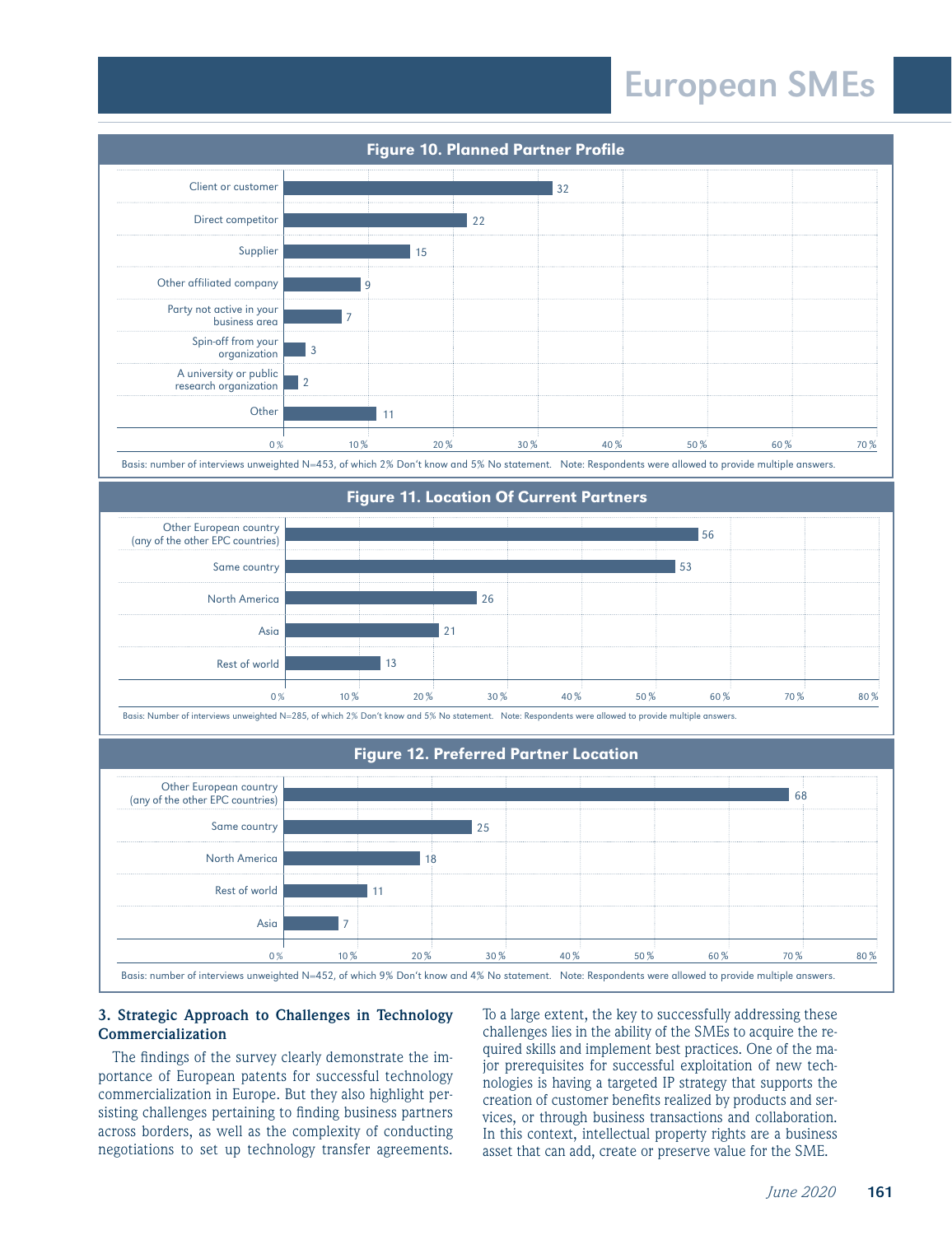

# Figure 13. Challenges In Collaborative Exploitation

Personal networks Prior business partners Partner has found them Business fair or conference Patent attorney or law firms Brokers or consultants Internet trading platform Patent databases  $0\%$   $10\%$   $20\%$   $30\%$   $40\%$   $50\%$   $60\%$   $70\%$   $80\%$ 77 67 60 49 20 17 16  $14$ Figure 14. Channels Used To Find Partners

Basis: number of interviews unweighted N=285, of which 1%-2% Don't know and 1%-2% No statement. Note: Respondents were allowed to provide multiple answers.

#### **3.1. IP Strategy Supporting the Business**

The SME survey revealed that SMEs' IPR activities are mainly motivated (see Figure 2) by the wish to protect their inventions against copying, to build up a sound reputation or to achieve freedom to operate. At the same time, one of the root causes for the challenges observed is that SMEs lack a well-defined and communicated IP strategy and a goal-oriented IP management system for implementation, with the consequence being that their teams may not really know what goals their company aims to achieve or how to reach them.

These observations are based on feedback from participants of specialized training courses for SMEs, and is supported by the findings of the survey, although with some variation across Europe:

The frequency of IP activity reporting to the company's top management is a direct indicator of the importance given by SMEs to IP business matters and an indirect indicator of progress in the course of an IP strategy implementation. SMEs based in the United Kingdom and Germany

have a relatively high rate of IP reporting on a daily or weekly basis in 44 percent and 40 percent of cases, respectively. By contrast, SMEs in France and in south-east Europe lag behind, with a reporting frequency of 26 percent and 28 percent, respectively. See Figure 15, p. 163.

Having a dedicated IP department can be seen as an indicator for having an IP management system in place. SMEs in Europe report having a dedicated IP department in 25 percent of cases. This percentage is much higher in Germany (41 percent) and slightly higher in France (32 percent). By contrast, the fact that only 12 percent of UK-based SMEs report having a dedicated IP department suggests that they may rely more heavily on external IP consultants. Interestingly, no significant differences were observed at the sector level. See Figure 16, p. 163.

# **3.2. Overcoming the Challenges**

Creating awareness for the importance of IP strategy and IP management is important but not sufficient. Even businesses with some IP experience might struggle with changing requirements during company development, as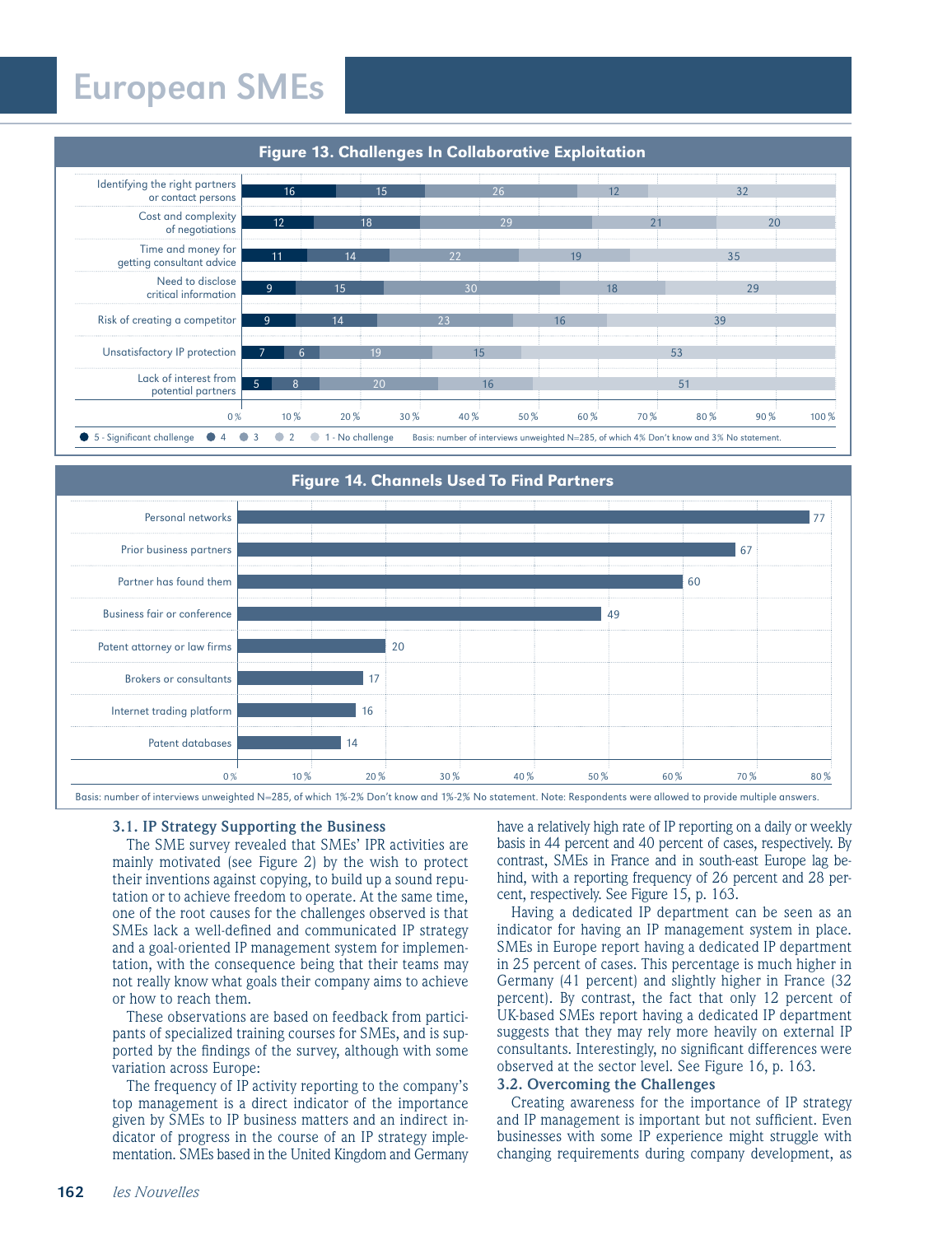

Basis: number of interviews unweighted N=1 441, of which 3% Don't know and 4% No statement.



Basis: number of interviews unweighted N=1 441, of which <1% Don't know and <1% No statement.

well as those caused by market dynamics. Therefore, businesses require training that will prepare them to cope with the challenges they are facing, as well as answers to their imperative questions. It is one of the tasks of the European Patent Network of national IP offices and their PATLIB centers, as well as the European Patent Academy, the external training arm of the EPO, to help them in this endeavor.

IP management practices—even in very different business environments—have many commonalities and tend to follow basic principles. Acquiring a sound understanding of best practices in IP management requires dedication, but it is rather straightforward when making use of the available publications, $\degree$  tools<sup>10</sup> and training offers from these sources.<sup>11</sup> In addition, IP management is facilitated by the availability of external IP experts that can be engaged to fill potential gaps or help during periods of peak demand.<sup>12</sup>

More challenging is the development and advancement of a company's IP strategy. There is a huge diversity of IP strategies in place. As per definition they are very diverse, being tailored to the variety of business cases, growth stages and field of industry of the companies that deploy them. In addition, IP strategies can evolve over time, which makes for a moving target. Training typically addresses such topics by either oversimplifying the topic or by demonstrating the full complexity. As a result, the topic is not always presented in a way that can be easily assimilated and implemented by SMEs.

One way to overcome this challenge is to improve communication between SMEs, for instance through case studies in which one SME informs another how IP can be leveraged for initial business success, as well

9. Examples can be found on *epo.org/learning-events/materials.html,* on *www.iprhelpdesk.eu/Library* or on *www.4ipcouncil. com/4smes.*

10. EPO's IPscore is a free-to-use tool to evaluate patents, technologies and research projects, *epo.org/ipscore*; Espacenet provides free access to over 100 million patent documents, *worldwide.espacenet.com* (accessed 07.04.2020); a collection of more tools can be found on *innovaccess.eu/ip-toolbox/.*

11. Examples can be found on *epo.org/learning-events.html*  and *euipo.europa.eu/knowledge/mod/page/view.php?id=78779.*

12. Not-for profit services are offered by advisors of *EEN, een.ec.europa.eu*, and PATLIB, *www.epo.org/patlib-centres.*